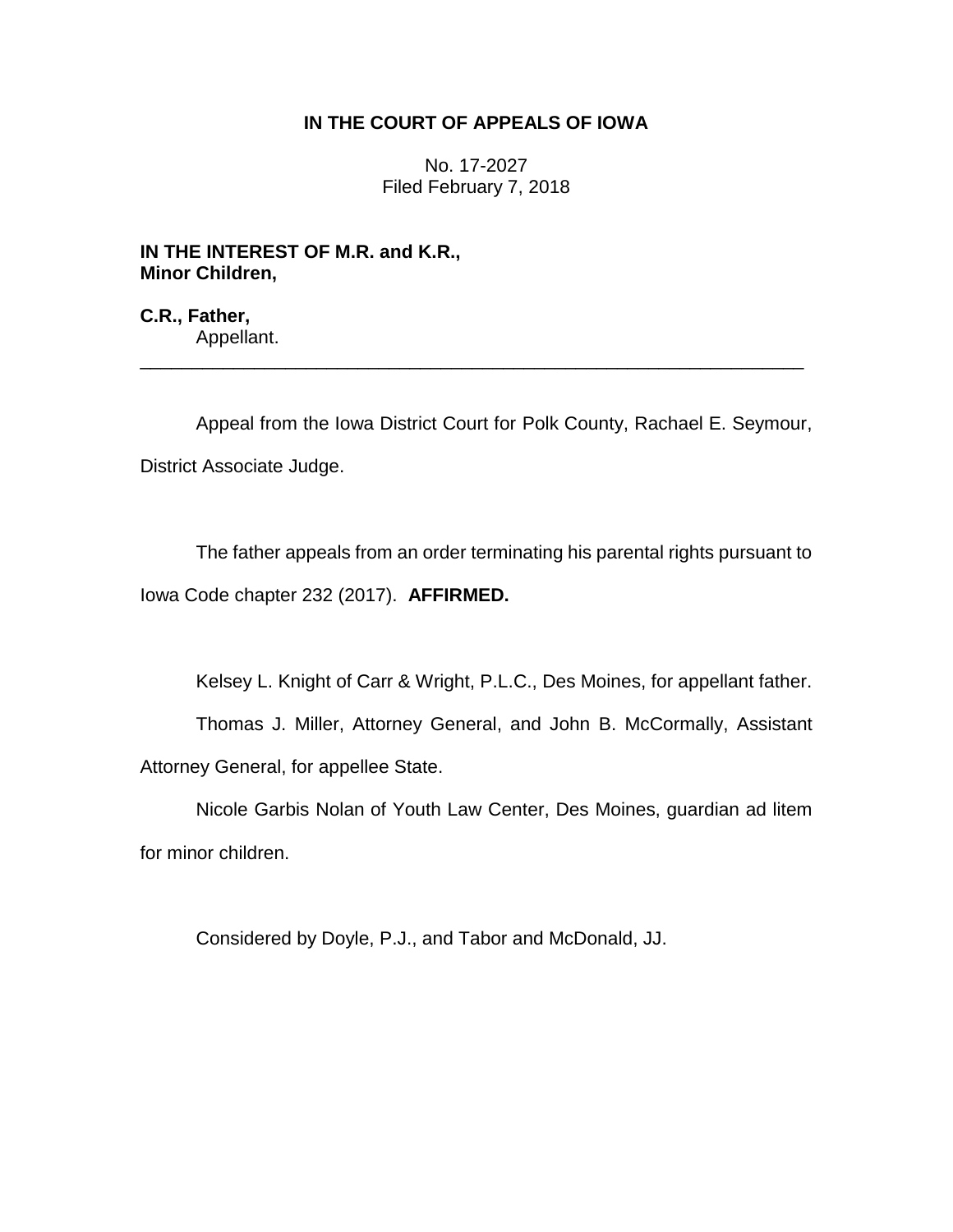## **MCDONALD, Judge.**

Casey appeals from an order terminating his parental rights in his two children, K.R. (born 2016) and M.R. (born 2017). This court reviews termination proceedings de novo. *See In re A.M.*, 843 N.W.2d 100, 110 (Iowa 2014). The statutory framework authorizing the termination of a parent-child relationship is well established and need not be repeated herein. *See In re P.L.*, 778 N.W.2d 33, 39 (Iowa 2010) (setting forth the statutory framework).

On appeal, Casey contends there was insufficient evidence supporting the statutory grounds authorizing termination of his parental rights. The juvenile court terminated Casey's parental rights pursuant to Iowa Code section 232.116(1)(e) and (h) (2017). We focus our analysis on ground (h). *See In re A.B.*, 815 N.W.2d 764, 774 (Iowa 2012) (noting if "the juvenile court terminates parental rights on more than one statutory ground, we may affirm the juvenile court's order on any ground we find supported by the record"). Under this provision, as relevant here, the State was required to prove by "clear and convincing evidence that at the present time the child cannot be returned to the custody of the child's parents as provided in section 232.102." Iowa Code § 232.116(1)(h)(4). We have interpreted this to require "clear and convincing evidence the children would be exposed to an appreciable risk of adjudicatory harm if returned to the parent's custody at the time of the termination hearing." *In re E.H.*, No. 17-0615, 2017 WL 2684420, at \*1 (Iowa Ct. App. June 21, 2017).

Upon our de novo review, we find the State proved its case by clear and convincing evidence. In May 2016, K.R. was removed from the parents' care after the mother's parole was revoked when she tested positive for controlled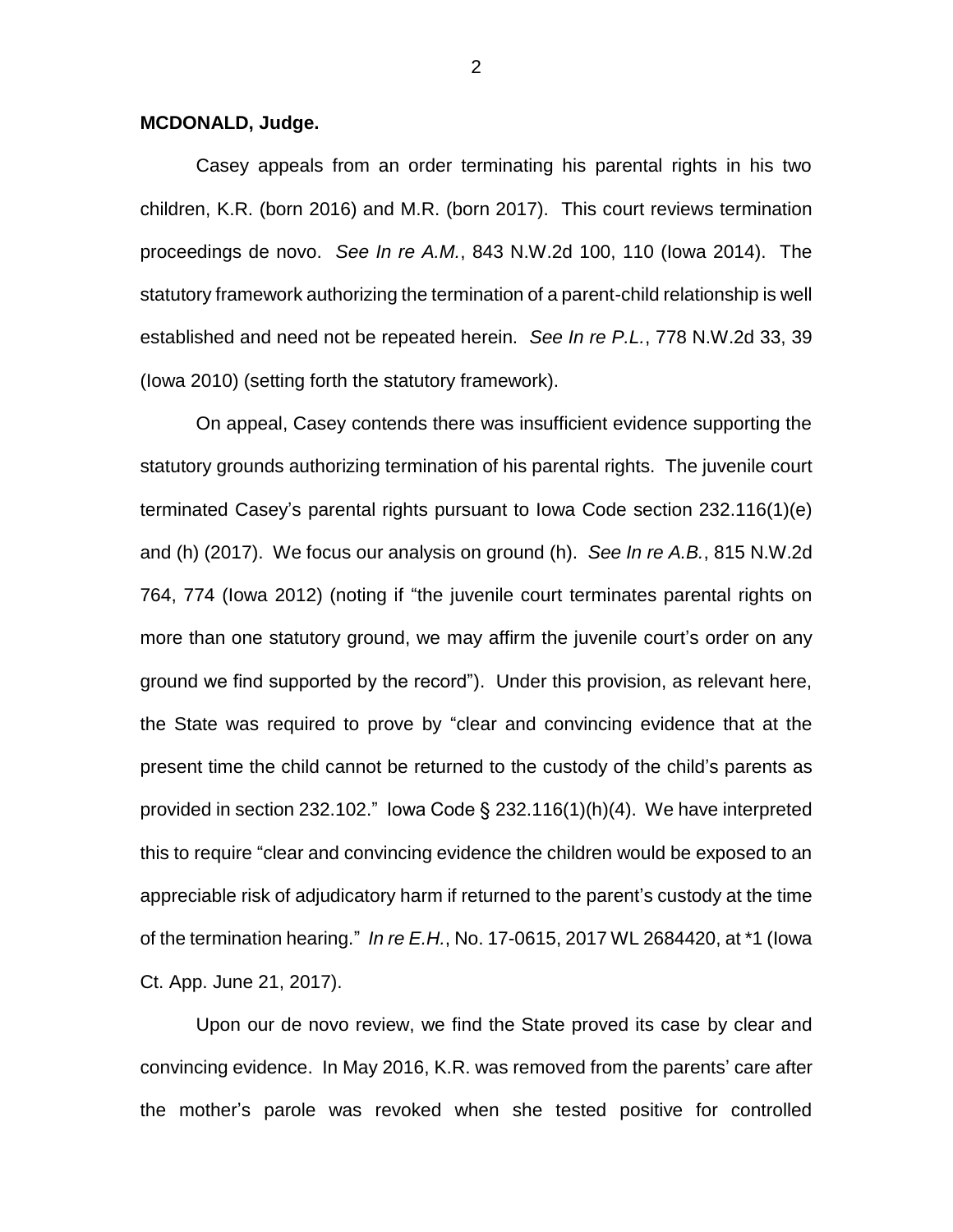substances. Casey consented to removal of the child. M.R. was born in 2017, and she was also removed from the parents' care. Since the time of M.R.'s removal from the care of the family, Casey failed to progress. He continued to use drugs, including methamphetamine. He was incarcerated on multiple occasions and absconded on another occasion. Because he was avoiding law enforcement, Casey failed to exercise visitation with the children. Casey was most recently arrested May 4, 2017, and charged with new drug offenses. By the time of the termination hearing, he had been convicted of possession of a controlled substance and driving while barred. The district court took judicial notice of Casey's criminal proceedings, however it failed to make a record and identify with particularity the specific documents of which it took notice. *See In re Adkins*, 298 N.W.2d 273, 278 (Iowa 1980) (reminding district court that "[t]rial court's ruling in the termination proceeding should state and describe what it is the court is judicially noticing"). Nonetheless, we know from the trial testimony Casey was incarcerated at the time of the termination hearing awaiting placement in a residential treatment facility. He conceded he was not in the position to take care of either child. This is sufficient evidence to authorize the termination of Casey's parental rights. *See, e.g., In re A.B.*, 815 N.W.2d at 776 (noting drug addiction can render a parent unable to care for children); *In re W.J.*, No. 17-0991, 2017 WL 3525340, at \*1 (Iowa Ct. App. Aug. 16, 2017) (affirming termination where, among other things, parent continued with "criminal behavior"); *In re E.N.*, No. 16-2135, 2017 WL 514405, at \*2 (Iowa Ct. App. Feb. 8, 2017) (affirming termination where mother continued "to engage in criminal behavior"); *In re R.P.*, No. 16-1154, 2016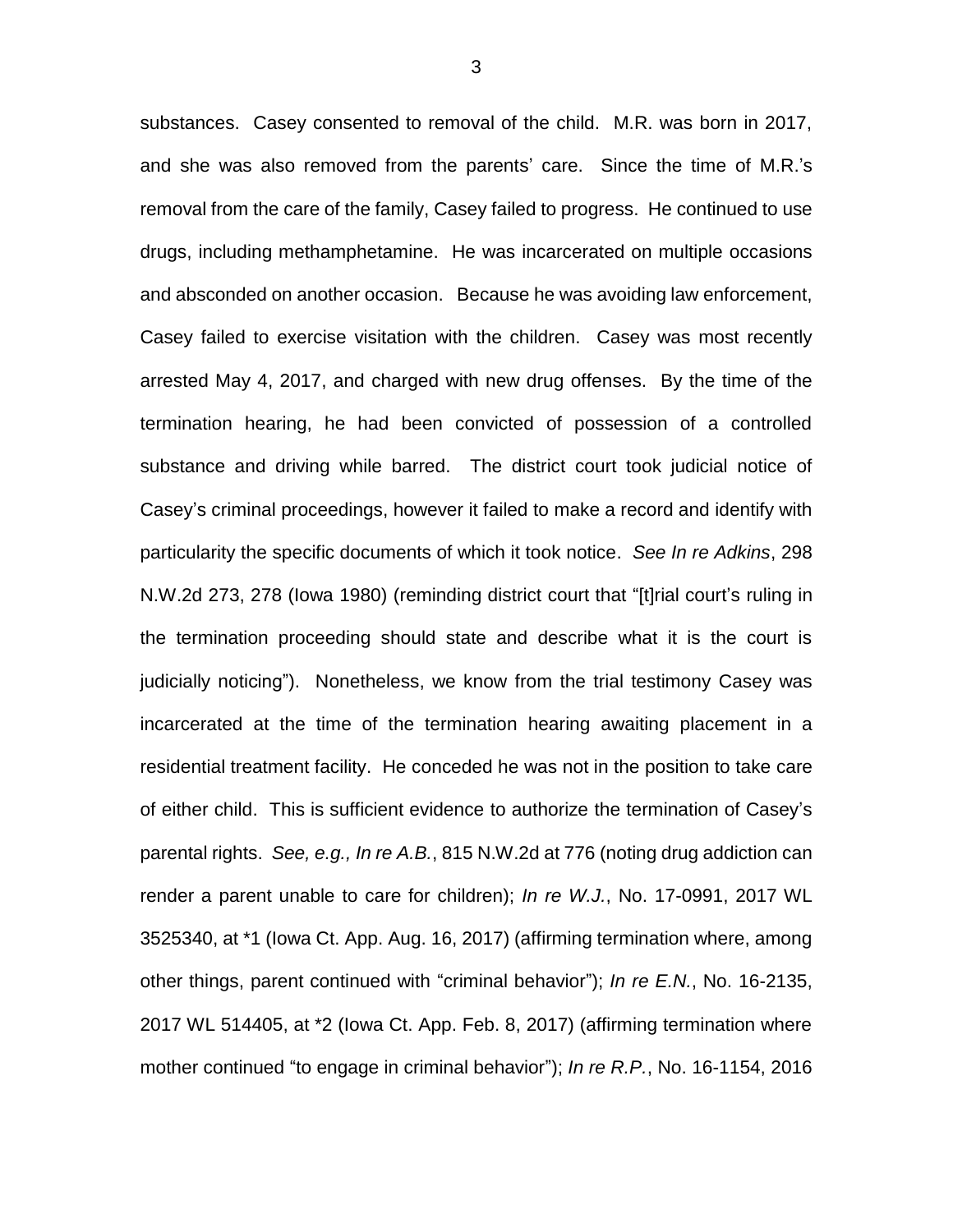WL 4544426, at \*2 (Iowa Ct. App. Aug. 31, 2016) (affirming termination of parental rights of parent with history of drug abuse).

We decline Casey's request to defer permanency for an additional six months. To grant such a request we must be able to articulate factors that illustrate why the need for removal will no longer exist at the end of the six-month extension. *See* Iowa Code § 232.104(2)(b). The juvenile court already granted one such request to Casey, but Casey did not avail himself of the opportunity to address the behaviors giving rise to removal. Instead, his conduct worsened. Casey's past conduct is the best indicator of his future conduct. There is no reason to believe the need for removal will no longer exist if Casey is granted a second six-month extension. Indeed, he agreed at the termination hearing that the children could not be placed with him in the next six months. There is no need to address this argument further.

Casey argues termination was not in the best interest of the children. As a general rule, "'the needs of [children] are promoted by termination of parental rights' if the grounds for termination of parental rights exist." *In re L.M.F.*, 490 N.W.2d 66, 68 (Iowa Ct. App. 1992) (citation omitted). Further, "[i]nsight for the determination of the child's long-range best interests can be gleaned from evidence of the parent's past performance for that performance may be indicative of the quality of the future care that parent is capable of providing." *In re A.B.*, 815 N.W.2d at 778. Based on his past performance, there is no indication Casey could provide for the needs of the children going forward. He has unresolved domesticviolence and substance-abuse issues. He has not demonstrated sobriety outside a custodial setting. He has not demonstrated the capacity to provide for the

4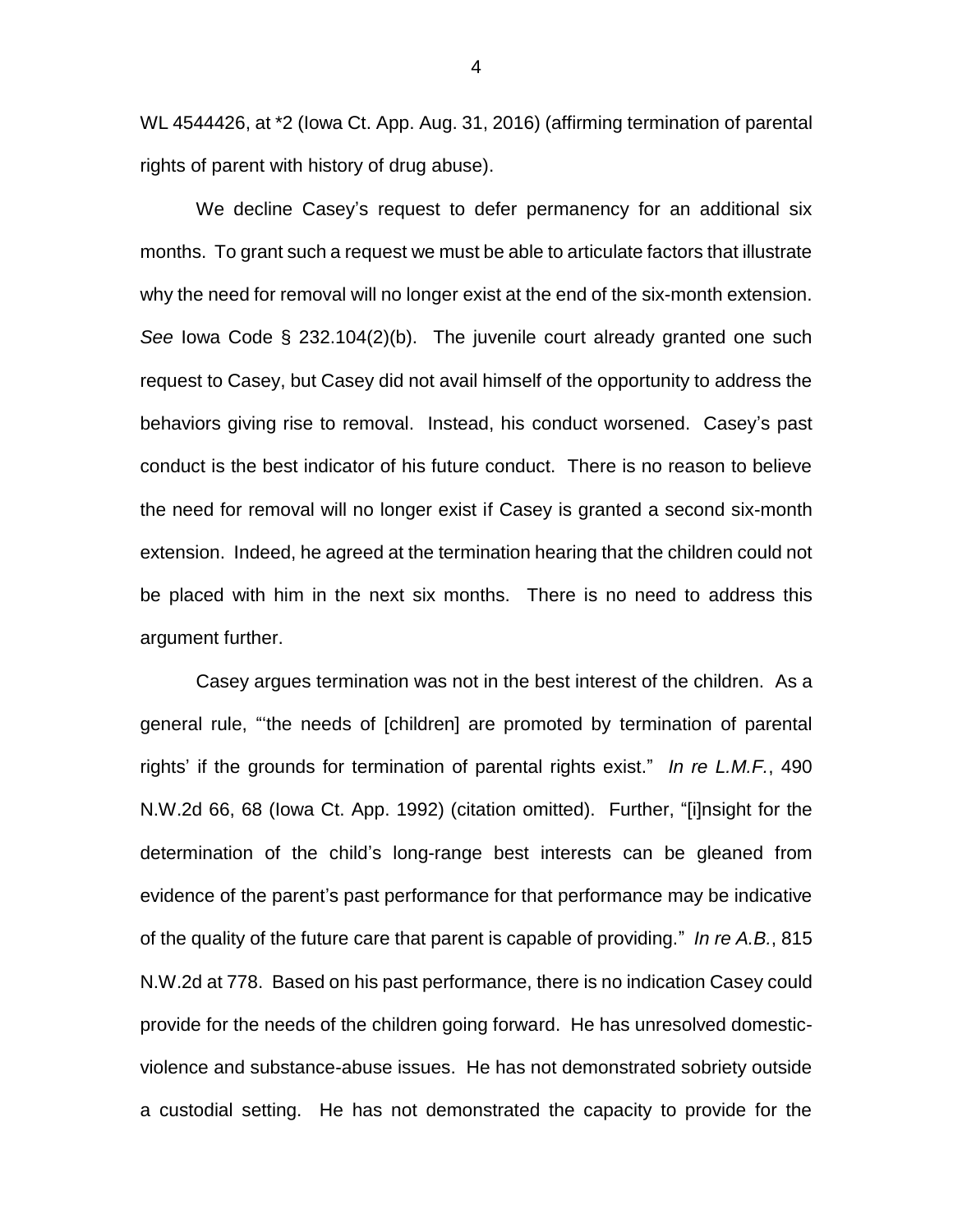physical, social, or emotional needs of the children. Casey has not exercised visitation with the children in over six months. There is no evidence that maintenance of the parent-child relationship is in the best interest of the children.

Casey argues this court should exercise its discretion and preserve the parent-child relationship on the ground that placing the children with their grandparents in a guardianship makes termination unnecessary. Placement of a child with a relative under a permanency order is not a legally preferable alternative to termination of parental rights. *See In re A.S.*, \_\_\_ N.W.2d \_\_\_, \_\_\_, 2018 WL 480373, at \*9 (Iowa 2018); *In re N.M.*, No. 17-0054, 2017 WL 1088119, at \*3 (Iowa Ct. App. Mar. 22, 2017); *In re L.M.F.*, 490 N.W.2d at 67–68. "An appropriate determination to terminate a parent-child relationship is not to be countermanded by the ability and willingness of a family relative to take the child." *In re C.K.*, 558 N.W.2d 170, 174 (Iowa 1997). On the record presented, we find no reason to preserve the parent-child relationship and risk disruption to the children's stable home with their grandparents.

Related to the argument in the preceding paragraph, Casey appears to argue there is a procedural due process "obligation to seek a less restrictive solution than termination of parental rights." He relies on the procedural-dueprocess framework set forth in *Mathews v. Eldridge*, 424 U.S. 319, 335 (1976). Our courts have not adopted this rule with respect to a claim of procedural due process, and we decline to do so. In our view, this approach confuses the right to due process with a right to a favorable substantive result. *See In re K.M.*, 653 N.W.2d 602, 607 (Iowa 2002) (rejecting procedural-due-process challenge to substantive provision and stating, "the parents in this case are clearly entitled to